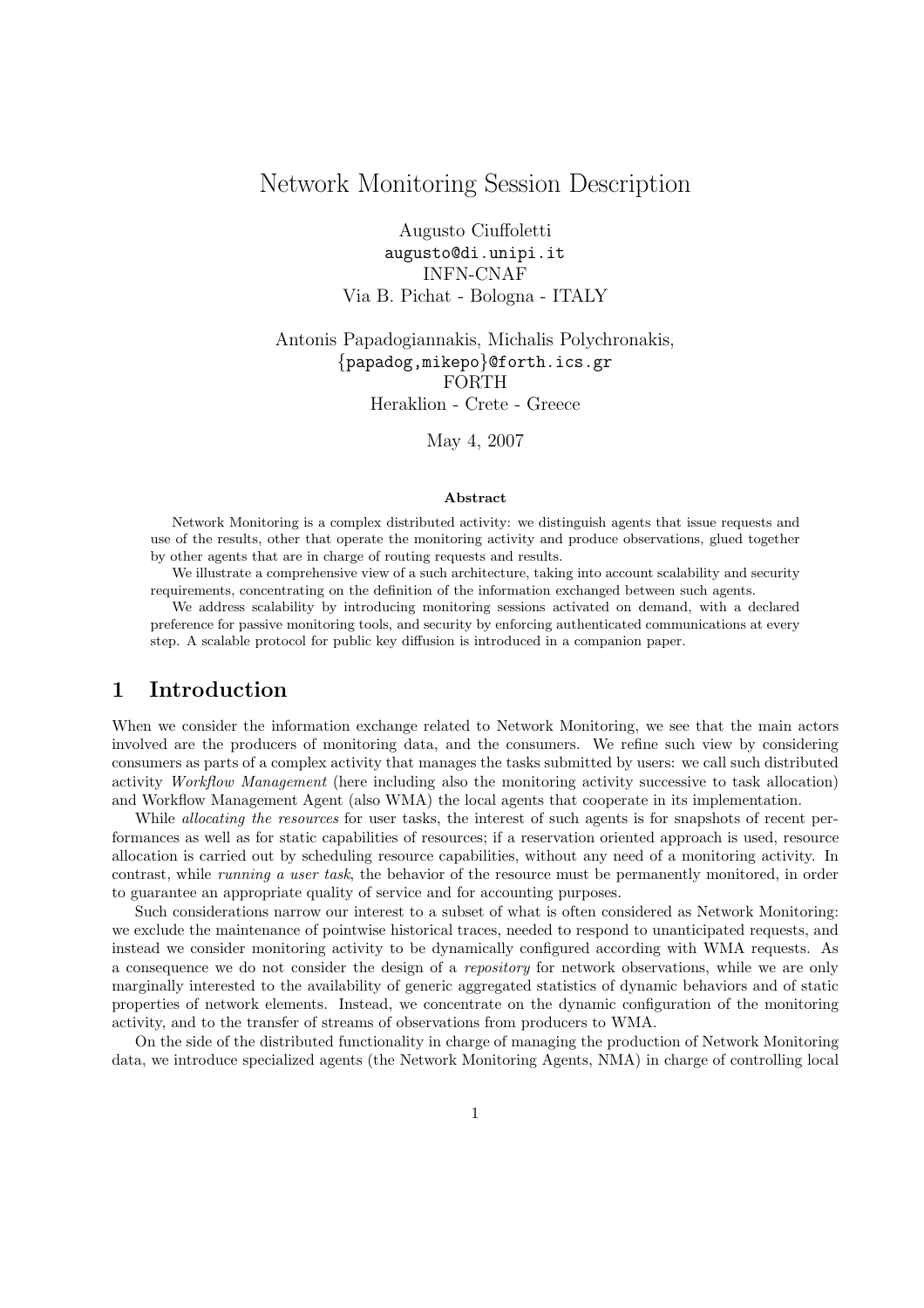capabilities. Such agents are located according with a partitioning of the whole Grid: each partition, a domain in our terminology, is a set of Grid components characterized by a uniform connectivity with the rest of the system. Such abstraction is often used in the Internet architecture, so we have opted for an overloaded term to indicate it. However, it is worth stating that a Network Monitoring domain does not necessarily correspond to a DNS domain, or to a routing AS or area. Equivalence with such existing entities can be stipulated whenever non contradicting the principle of uniform connectivity.

The principle of uniform connectivity is used to justify the collection of aggregate statistics and of static capabilities for network elements between domains, thus limiting monitoring activity. As anticipated, such information is mainly directed to task allocation, which should be preferably addressed using anticipate reservation. In such case, the uniform connectivity requirement may become less stringent.

The rationale behind the introduction of NMAs is the localization of the capabilities and of the workload related to network monitoring. NMAs act as proxies for addressing monitoring requests, and manage the streaming of monitoring data for the whole domain.

Each domain may contain one or more NMAs, which may be responsible for the observation of distinct Network Elements, or related to distinct administrations living within the same domain. They are responsible of controlling Network Monitoring Elements located inside the domain. Network Monitoring Elements (NME) represent resources provided for monitoring the network using appropriate tools.

Figure 1 summarizes the above architecture in a simple system consisting of three domains (large ovals labelled with the domain ID), each with a NMA (a small circle on the border of each oval). Two NMEs are included in domains "FORTH" and "INFN-CNAF", while the other domain "INFN-NA" contains a WMA.

In the design of a NME we remark a relevant distinction between passive and active techniques, that impacts the scalability of the whole architecture. Since passive techniques are notably less intrusive than active ones, we prefer the former, although the latter should be provided as a fallback solution. For instance, in case of a simple request of connectivity monitoring between two sites, the option of a slow ping should be provided in case passive monitoring is not available. Other scenarios should address passive techniques.

To enforce security, NMEs should accept controls only from local NMAs. In their turn, NMAs should accept requests only from peer NMAs, as well as from local WMAs. In that sense domain partitioning improves the flexibility and expandibility of our network monitoring architecture.

The next section analyzes the activity of the NMA, and describes step by step the life-cycle of a monitoring request.

## 2 The operation inside the Network Monitoring Agent

The purpose of a NMA is to coordinate the monitoring of the networking resources used by the computation coordinated by the WMA. More precisely, we distinguish four distinct activities:

- to accept (*proxying*) network monitoring requests coming from WMAs providing the description of the monitoring activity. Such requests may come either from a WMA inside the same domain, or from another NMA. In either case the request must be authenticated.
- to route the request to another NMA which is able to control an appropriate NME;
- to coordinate the monitoring activity carried out by NMEs;
- to support the streaming of Network Monitoring data to the requesting WMA, possibly through other NMAs.

In the case of *proxying*, a WMA that coordinates a given computational activity will produce a number of Network Monitoring Session Descriptions. Such data item is exhaustively described in next section.

Concerning the request routing activity, the WMA will forward session descriptions to the local NMA, which will authenticate the request, and forward it to the appropriate NMA. We do not detail how such request is routed, but consider that this operation is based on the accessibility of a database containing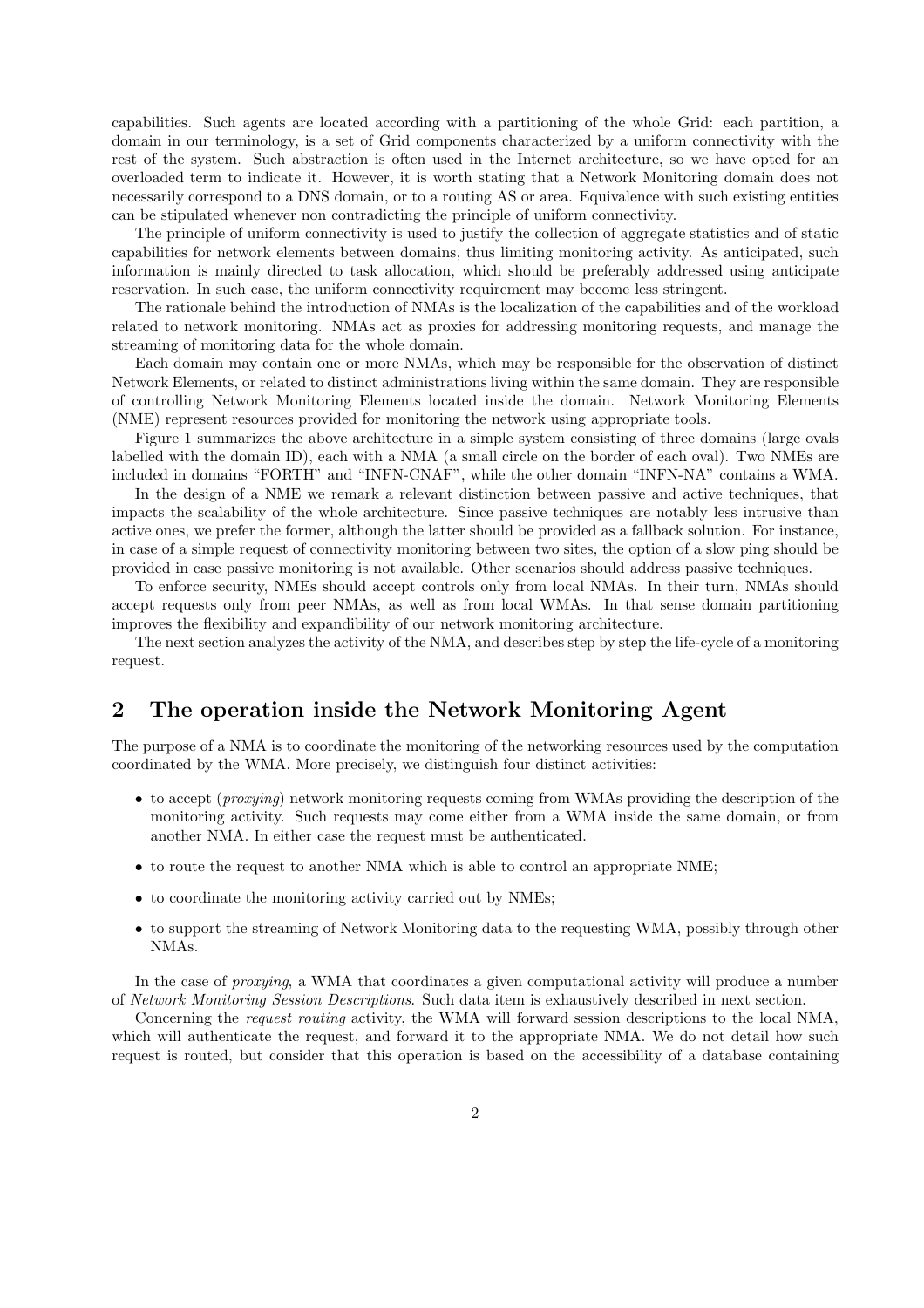Network Monitoring Agents Descriptions. Such data items map NMAs to domains, define their monitoring capabilities, as well as their connectivity with other NMAs.

The control of Network Elements requires knowledge of Network Monitoring capabilities available on NMEs within the local domain.

In order to support the *streaming* of Network Monitoring results, a data channel is built between the NMA in charge of coordinating the monitoring session and the NMA proxying the WMA. In principle such path may traverse several NMAs, and should consider the possibility of optimizing the path in case the same information is requested by many different WMA tasks.

In conclusion, we have identified 3 data structures supporting our Network Monitoring architecture:

- a *local directory* that supports authentication of requests from WMAs in the local domain, as well as the description of local NMEs;
- a *global directory* that supports mutual authentication of NMAs;
- a network monitoring session description which contains the description of a single session.

While the design of the *local directory* does not address any challenging aspect, the other two have distinct reasons of interest from a research point of view. The implementation of a global directory implies the solution of a number of problems concerning distributed processing, while the description of a monitoring session should flexibly cope with the diversity of network monitoring requests.

Here we focus on the latter problem, addressing the reader interested in the former to a specific article [2]: in the next section we introduce the data structure describing a monitoring session as an instance of an XML Schema Description document.

## 3 The XML schema of a Network Monitoring Session

The complex type NetworkMonitoringSessionType (its XSD is in the appendix) is the frame for a monitoring request, whose attributes are a sort of header for the Session Description:

- SessionId It is a way to identify and refer to a session. Its syntax can be constrained into a URI-like form using an appropriate pattern, which is not considered here;
- StartAt It is the requested time when to start the monitoring activity;

Duration It is a timeout, in case the Session is not explicitly closed by the requesting WMA;

BandwidthLimit It is used for negotiation of the multicast facilities, and corresponds to an upper bound of the traffic generated by the monitoring activity, in bytes/second;

Priority Its usage is similar to the above.

Elements are a more composite description of the monitoring activity, which consists of a sequence of elements with complex types:

- RequestFrom The agents (possibly more than one) that request the activity. This information is used to generate or extend the multicast tree, as well as to check privileges;
- Route The indication of the route the stream is going to follow, represented as a tree of NMAs. The case study in section 3.1 exemplifies its management;
- NetworkElement A session monitors a single domain-to-domain path (this is the meaning associated to a Network Element, more restrictive than in RFC2216);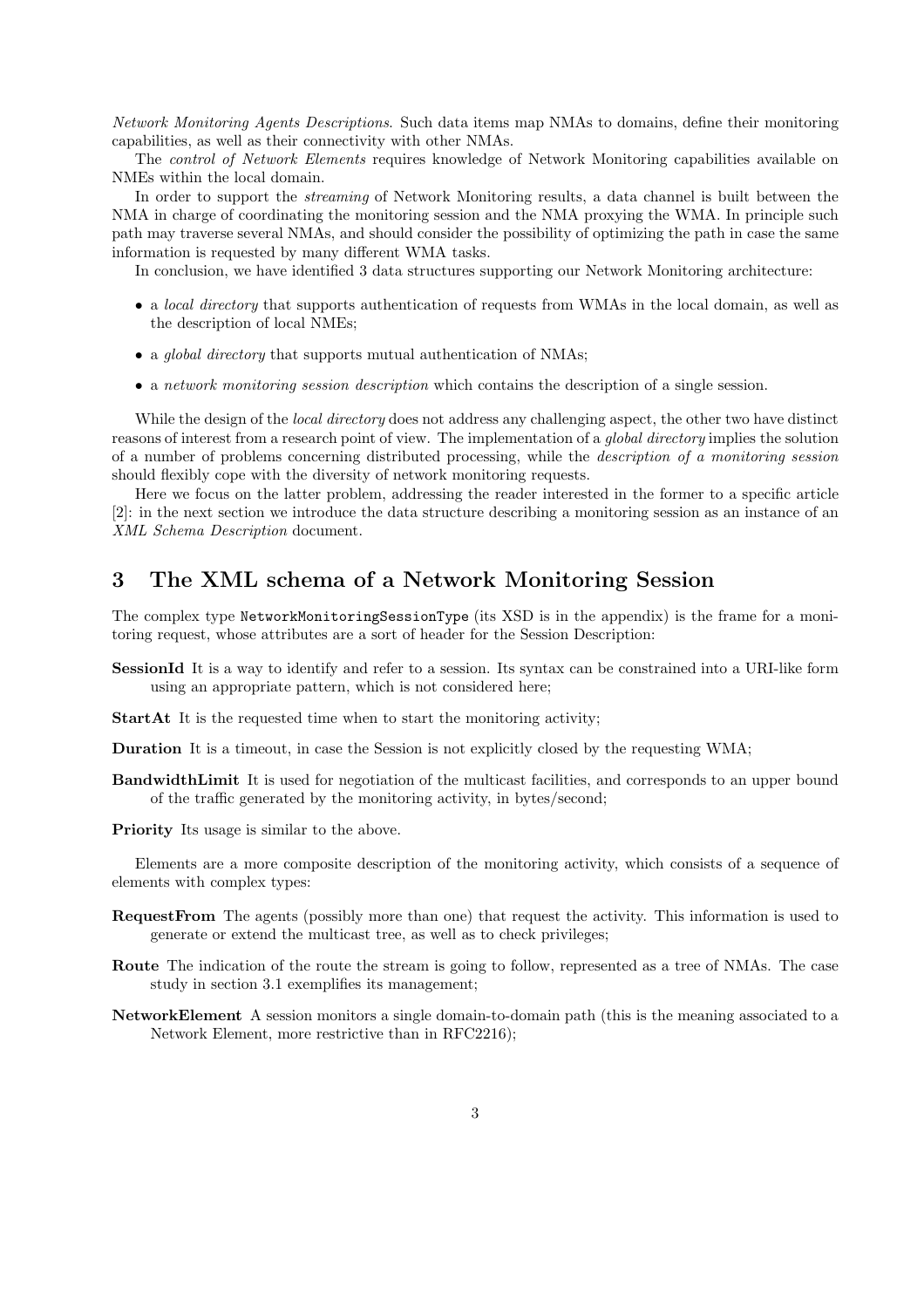MeasurementStream The description of the low level network monitoring activity. Such data should be passed to the back-end supported tool, which results in the production of a stream of data of known content and syntax.

We opt to indicate one single network element in accordance to the fact that a given session is implemented by a single Network Monitoring Agent. It is impossible to guarantee such fact if several Network Elements are monitored within the same session.

Advanced passive network monitoring tools that are able to observe distinct characteristics of traffic flowing between given endpoints may incorporate such data into a single stream.

The flexibility of the scheme is based on the definition of the type used to describe the MeasurementStream, which is where the monitoring tools are indicated and configured. As a general rule, a single frame in the stream will contain several numerical values produced (quasi) synchronously by the same tool activation.

A MeasurementStream element contains one or more CharacteristicStream elements, each containing the description of a tool activity. Such elements are passed untouched to the NME, each of them corresponding to a frame series in the stream.

Each CharacteristicStream element includes a choice of elements containing the controls specific for a given network monitoring tool. Note that we do not consider abstract "characteristics", for instance roundtrip time, but make explicit reference to the operational description of their computation. In other words, a ping is a ping, and not a roundtrip time. The WMA is free to use it as a roundtrip time, but it cannot confuse it with a roundtrip time measured during a TCP connect (which is not simply a protocol difference). The use of a trade mark (e.g. linux-ping) is OK, but in many cases a more abstract reference to the methodology used to measure it (e.g., ICMP ping) is preferable. The tool wrapper may accept both a tool specific name or a methodology to indicate the same operation. The WMA may indicate either a methodology or a tool specific name, and the NMA should not interfere with such indication. Descriptive statistics (historical average, stddev etc.) are indicated as tool dependent options.

Generic elements are the following:

SamplePeriod The granularity of the time axis, in seconds;

**SourceIP** A specific monitored IP: this details the monitoring below the *network element* level. Several SourceIP's may be indicated, if the tool supports this, but all should be included in the same source domain: it is the responsibility of the WMA to ensure compliance. The role of the source in the measurement depends on the specific tool (see SourceDomain).

#### DestinationIP same as above.

Concerning the tool specific element, we outline the example of two external XSD documents describing a trivial ping, and a passive monitoring session.

The trivial ping (see the XSD in table 1) is characterized by the endpoints and by a ping frequency, already indicated in the CharacteristicStream. Such data is complemented with the length of the packet. Two distinct characteristics can be requested: the roundtrip time, and the packet loss rate.

A sophisticated passive network monitoring tool (we envision a prototype based on the MAPI monitoring library [12]) is shown in table 2. Based on the source and destination addresses, and optionally on the protocol name and the type of a specific application, we can filter and monitor the traffic we are interested in. The ProtocolName element can be any network protocol at the transport layer (such as TCP and UDP) while ApplicationName may correspond to any Grid-related application (such as HTTP, GridFTP, and Globus). The identification of a specific application in the Grid network traffic can be as simple as looking for a static port number, or more complex based on deep packet inspection, application-level protocol decoding, or other heuristics. The measurement frequency is defined using the SamplePeriod element, that is part of the CharacteristicStreamType.

Other options for the passive monitoring tools include requests for anonymization of sensitive fields in the results (e.g., IP addresses) and use of a third host, whenever needed, for gathering and correlating the results.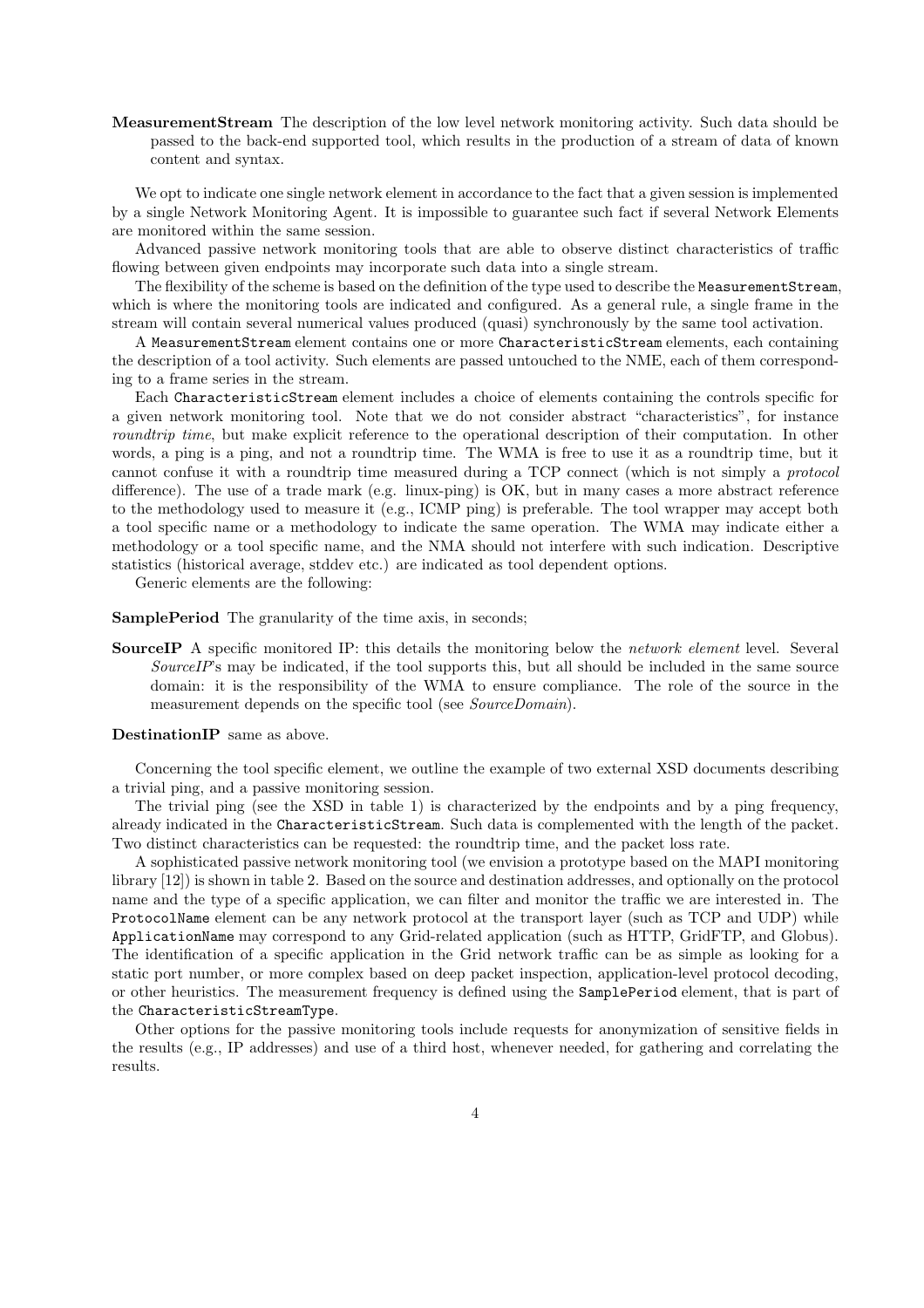```
1 <schema
2 xmlns="http://www.w3.org/2001/XMLSchema"
3 xmlns:pt="http://www.di.unipi.it/~augusto/schema/PingTool.xsd"
4 targetNamespace="http://www.di.unipi.it/~augusto/schema/PingTool.xsd">
5
6
7 <annotation>
8 <documentation xml:lang="en">
9 Network Monitoring Tool Ping.
10 Copyright CoreGRID. All rights reserved.
11 Version 0.0
12 </documentation>
_{13} </annotation>
14
15 | <complexType name="PingOptionsType">
16 <sequence>
17 <element name="PacketSize"
18 type="integer"
19 minOccurs="0"/>
20 </sequence>
_{21} <attribute name="CharacteristicId"
22 type="pt:PingCharacteristicIdType"
23 use="required"/>
24 </complexType>
25
26 <simpleType name="PingCharacteristicIdType">
_{27} <restriction base="string">
28 <enumeration value="RoundTrip"/>
29 <enumeration value="PacketLoss"/>
30 \, </restriction>
31 </simpleType>
32
33 </schema>
```
Table 1: Trivial Ping Options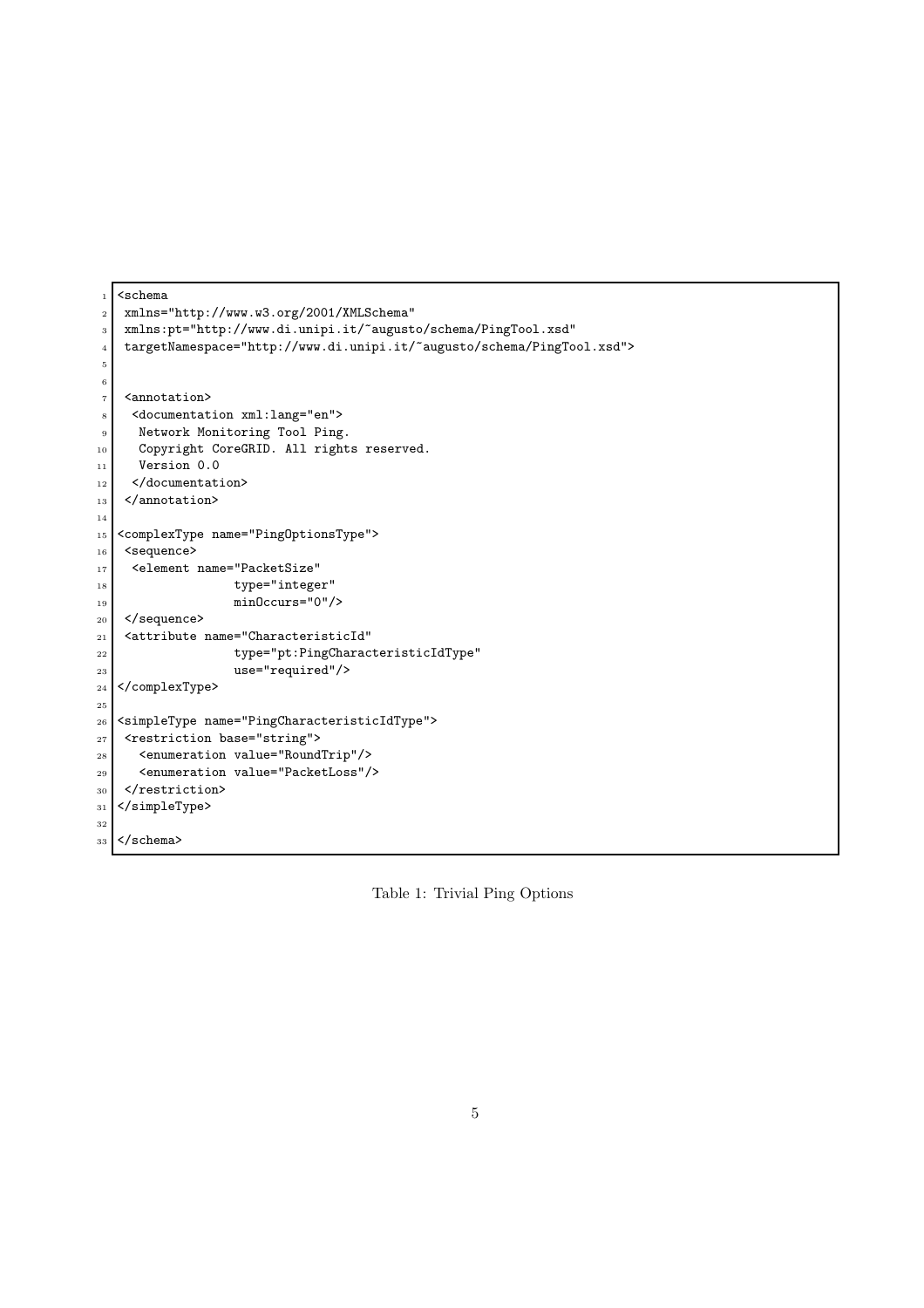The interested reader finds in companion papers the description of the techniques used to measure roundtrip time [8], packet loss rate [9], available bandwidth, and per-application bandwidth usage [1].

### 3.1 A case study: monitoring Processor to Storage connectivity

A simple example illustrates the request of an active monitoring session between a Storage and a Computing Element to monitor their connectivity through an ICMP ping (see table 3).

The origin of the Network Monitoring Session descriptor is the WMA represented as a green circle inside the INFN-NA domain (see figure 1). The WMA has no hints about the Network Monitoring Architecture, so it delivers a bare MeasurementStream instance to the local NMA.

At this point the Measurement Stream is encapsulated into a Network Monitoring Session description, and routes the request to the known NMA at one end of the Network Element. The identifier of the forwarding NMA is placed in the route stack.

The NMA in the INFN-CNAF domain discovers that it cannot handle the request: there is no ping wrapper on the Computing element, and therefore the monitoring activity cannot be carried out. It forwards the NetworkMonitoringSession instance to the known NMA on the other Network Element endpoint, FORTH, pushing its own address on the stack.

The next NMA discovers that the storage element is equipped with a ping wrapper: therefore it extracts the MeasurementStream description from the Session description, and delivers it to the NME co-located with the Storage Element. It also discovers that it is adjacent to the NMA in the INFN-NA domain, and eliminates the intermediate INFN-CNAF agent from the Route stack.

The NME activates a ping process, formatting the data coming from such process according to its specifications, and forwarding successive frames to the local NMA, which in its turn encapsulates the frames by indicating the Session they belong to and passing them to the next NMA in the stack.

In our case this is the NMA located at INFN-NA, which decapsulates the data and passes it to the WMA, which is able to unmarshall the data contained in the datagram according with tool specifications, and process the data.

The WMA finally interrupts the monitoring session notifying the local NMA, which propagates the request according to the route stack known to it. When the request reaches FORTH NMA, it stops the monitoring activity on the computing element. Alternatively, FORTH NMA will perform the same activity when the "Duration" timeout expires. Intermediate NMA's will suspend and remove the registration of the session from their soft state.

### 4 Related works

The coordination of a network monitoring infrastructure is a matter of active research. The first effort in this sense is probably the Network Weather Service [13], which still offers relevant suggestions. However, such prototype indicates but solves only partially the real challenges of a coordinated network monitoring architecture: scalability and security.

Successive studies mainly focussed towards the publication of network monitoring results in view of retrospective analysis: this option limits the application of such infrastructures to those scenarios where monitoring requests are *planned* and concentrate on a restricted subset of routes. Without such limit any solution is deemed to unscalability, since the number of routes grows with the square of the number of resource elements in the network.

Such scenario is nonetheless of great practical relevance: administrative monitoring, as well as accounting or diagnosis fall into the category of a monitoring task that concentrates on few routes, known a priori. To cite some of the works on this trail, we cite the Globus MDS [11], and EGEE network performance monitoring architecture [5].

In this paper we explore another facet of the problem, which is relevant to cope with unplanned monitoring requests. The interest for such aspect of network monitoring is that monitoring requests from the agents responsible for the coordination of Grid jobs cannot be anticipated, they extend to a limited lifetime, they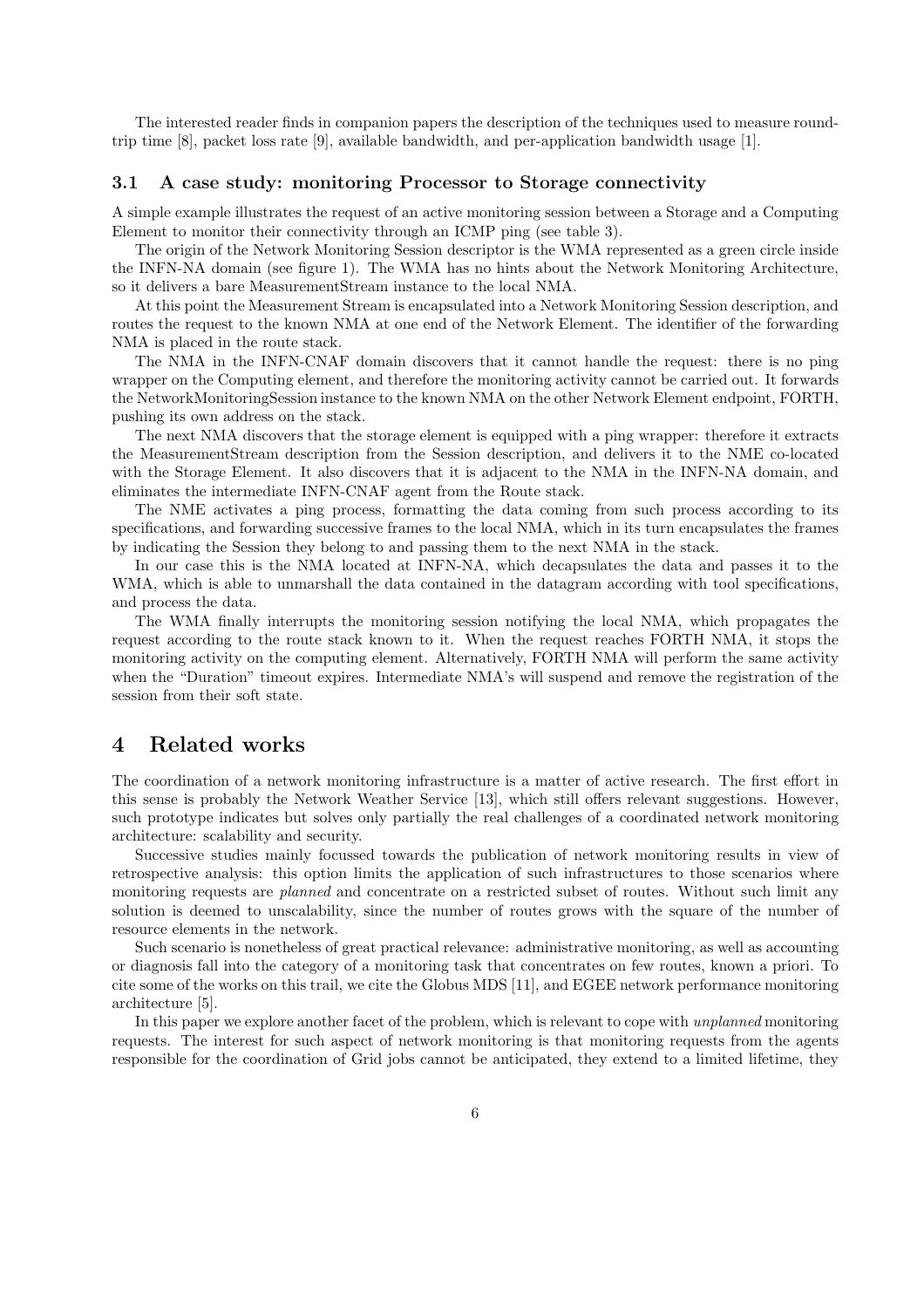```
1 <schema
2 xmlns="http://www.w3.org/2001/XMLSchema"
3 xmlns:am="http://www.di.unipi.it/~augusto/schema/MAPIMonitoringTools-0.1.xsd"
   4 targetNamespace="http://www.di.unipi.it/~augusto/schema/MAPIMonitoringTools-0.1.xsd">
5
6
7 <annotation>
8 <documentation xml:lang="en">
9 | Passive Network Monitoring Tools (FORTH).
10 Copyright CoreGRID. All rights reserved.
11 Version 0.0
12 </documentation>
_{13} </annotation>
14
15 <complexType name="MAPIMonitoringToolsOptionsType">
16 <sequence>
17 <element name="ProtocolName"
18 type="string"
19 minOccurs="0"/>
20 <element name="ApplicationName"
21 type="string"
22 minOccurs="0"/>
23 <element name="Anonymize"
<sup>24</sup> type="string"
25 minOccurs="0"/>
26 <element name="ThirdParty"
27 type="string"
28 minOccurs="0"/>
29 </sequence>
30 <attribute name="CharacteristicId"
31 type="am:MAPIMonitoringToolsCharacteristicIdType"
32 use="required"/>
33 </complexType>
34
35 <simpleType name="MAPIMonitoringToolsCharacteristicIdType">
36 <restriction base="string">
37 <enumeration value="RoundTripTime"/>
38 <enumeration value="PacketLossRate"/>
39 <enumeration value="AvailableBandwidth"/>
40 <enumeration value="UsedBandwidth"/>
41 </restriction>
42 </simpleType>
43
44 </schema>
```
Table 2: MAPI options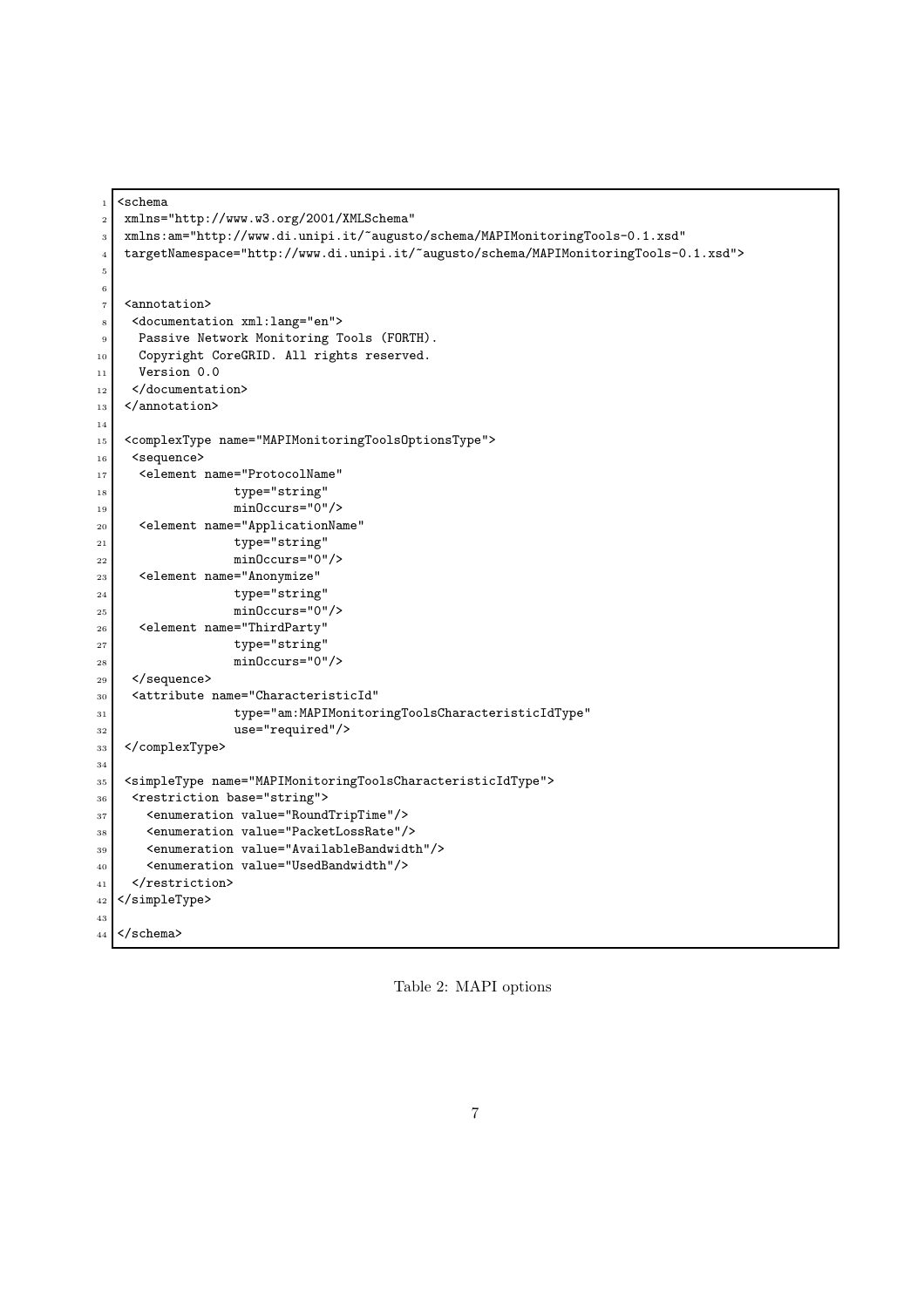

Figure 1: Information flow related to a ping session: the green circle indicates a WMA, black arrows indicate the flow of a Network Monitoring Session description representing a request, red circles represent NMAs, black circles represent monitored sites, and red arrows represent the data stream from the NME to the WMA.

```
<?xml version="1.0"?>
2
3 <nmsd:NetworkMonitoringSession
4 xmlns:nmsd="http://www.di.unipi.it/~augusto/schema/
5 NetworkMonitoringSessionDescription-0.4.xsd"
6 SessionId="456@this.NMagent.ip"
7 StartAt="2007-09-17T12:00:00.000-01:00"
8 Duration="2H">
9 <RequestFrom TaskId="WF245" WorkflowMonitoringAgentId="OurBroker@FORTH"/>
10 <Route>
11 <NextAgent Agent="NMAgent@FORTH" Index="1"/>
12 <NextAgent Agent="Theodolite@CNAF" Index="2"/>
13 </Route>
14 <NetworkElement SourceDomain="FORTH" DestinationDomain="CNAF"/>
15 <MeasurementStream>
16 <CharacteristicStream CharacteristicStreamId="1">
17 <SamplePeriod>5</SamplePeriod>
18 <SourceIP>processor_1.ics.forth.gr</SourceIP>
19 <DestinationIP>ftp.cnaf.infn.it</DestinationIP>
20 <PingOptions CharacteristicId="RoundTrip">
21 <PacketSize>2048</PacketSize>
22 </PingOptions>
23 </CharacteristicStream>
24 </MeasurementStream>
25 </nmsd:NetworkMonitoringSession>
26
```
Table 3: XML instance for the example in figure 1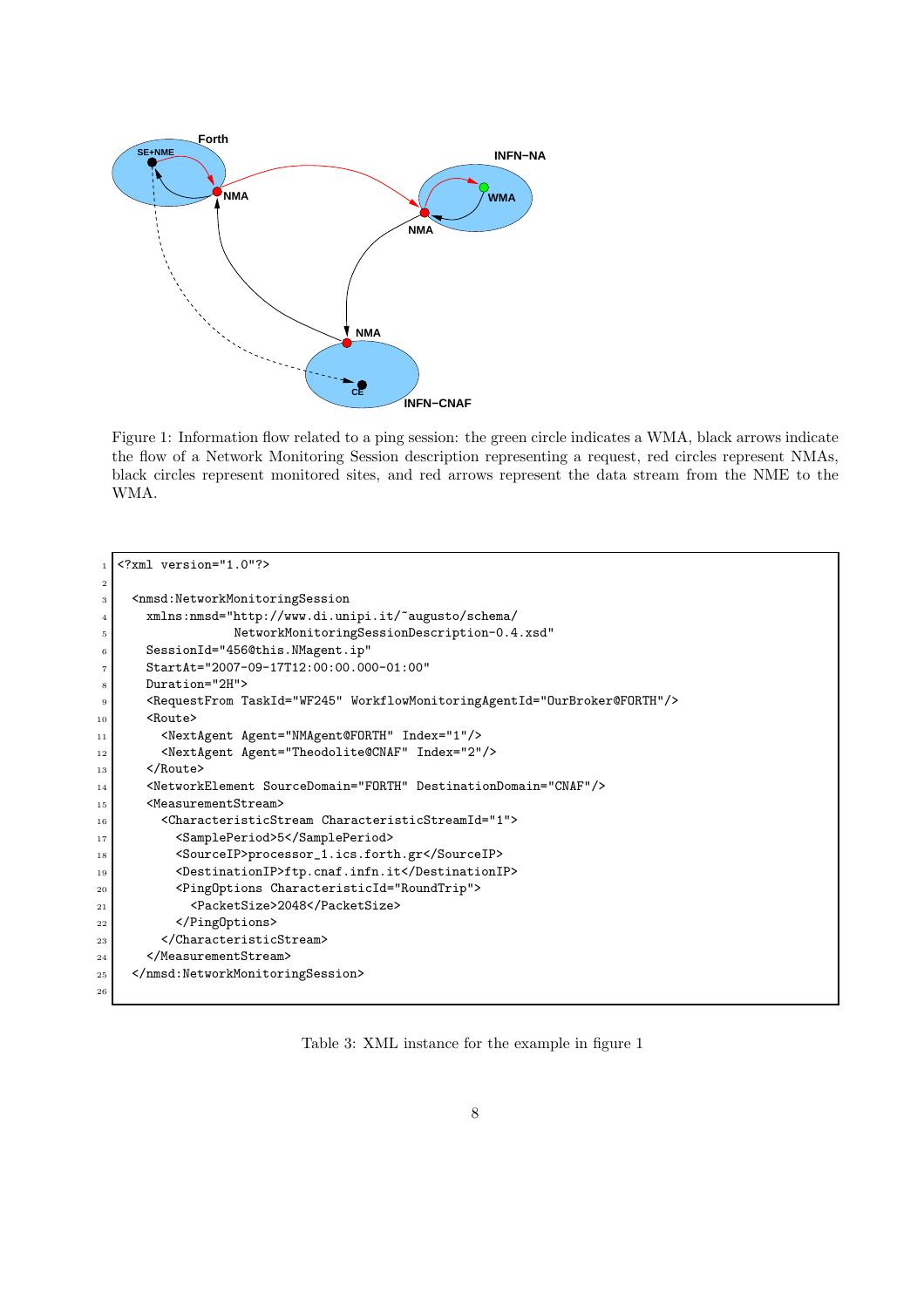have a moderate (if any) need of historical data, mainly to improve measurement robustness. Such aspect of network monitoring is far less studied, but exhibits a number of challenges: flexibility, since new requests must be activated dynamically for scalability reasons, and security, since network monitoring is an expensive activity, and requests must be authenticated.

Our approach to this aspect of network monitoring is marginally related to the past experience with planned network monitoring. The problems raising in the two cases are too different to justify a common solution: one for all, unplanned network monitoring in principle does not need a measurements database, while *planned* network monitoring relies on the availability of a powerful repository for measurements (think for instance to the R-GMA [4] architecture). Therefore we aimed at a different approach.

The architecture we propose is an evolution of [3] and its design has been influenced by Internet streaming protocols: the basic requirements are those announced in [6], but our embrional solution for the request of a Network Monitoring Session is also inspired to the Internet SIP [7] protocol. We also take into account the RTP [10] protocol as for the components of a network monitoring request. In analogy to the application profiles introduced in RTP, that characterize the payload in a flexible and expandable way, we opted for a monitoring tool oriented description, instead of a characteristic oriented approach. Just like in the case of RTP, the neutrality of an approach that leaves to monitoring tool designers the freedom to introduce new measurements that do not exactly match existing characteristics, and to workflow managers designers the ability to use them, leaves space to research and new products in the rapidly evolving field of network monitoring tools.

## 5 Conclusions

We introduce a distinction between planned and unplanned network monitoring activities: we claim that each of them exhibits challenging aspects, and requires distinct solutions, although the latter is receiving less attention than the former from the research community.

The fact that unplanned activities are requested by Workflow Management Agents introduces the need of a scalable and flexible authentication scheme. Once they are activated their output should not be stored for future use, but directly delivered to the requester with a lightweight streaming protocol. The request and reply protocol should be flexible and allow the integration of new monitoring tools.

In this paper we address a fundamental step in the design of a solution for the management of unplanned monitoring activity, which consists in the definition of the information needed to describe a single monitoring session, and the scope of such entity. In order to give an intuitive framework, we outline the architecture of the network monitoring infrastructure, identifying the actors and their inter-play.

## A Network Monitoring Session Schema

```
1 <schema
2 xmlns="http://www.w3.org/2001/XMLSchema"
3 xmlns:pt="http://www.di.unipi.it/~augusto/schema/PingTool.xsd"
   4 xmlns:am="http://www.di.unipi.it/~augusto/schema/AppmonTool.xsd"
5 xmlns:nmsd="http://www.di.unipi.it/~augusto/schema/
6 NetworkMonitoringSessionDescription-0.4.xsd"
7 targetNamespace="http://www.di.unipi.it/~augusto/schema/
                    8 NetworkMonitoringSessionDescription-0.4.xsd"
9 elementFormDefault="unqualified"
10 attributeFormDefault="unqualified">
11
12 <import namespace="http://www.di.unipi.it/~augusto/schema/PingTool.xsd"/>
13 <import namespace="http://www.di.unipi.it/~augusto/schema/AppmonTool.xsd"/>
14
```

```
15 <annotation>
```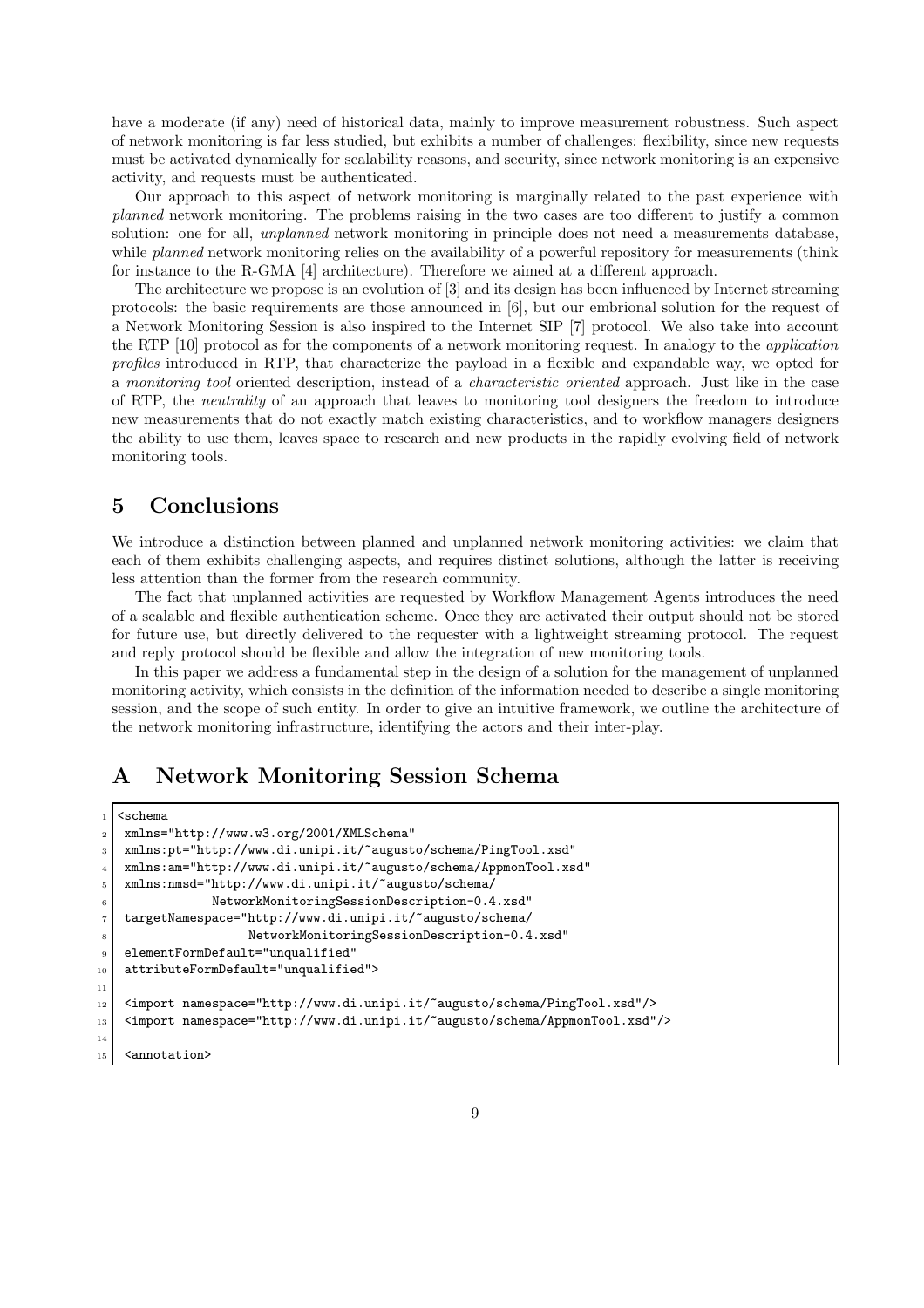```
16 <documentation xml:lang="en">
17 Network Monitoring Session Description.
18 Copyright CoreGRID. All rights reserved.
19 Version 0.1
20 </documentation>
21 </annotation>
22
23 <element name="NetworkMonitoringSession"
24 type="nmsd:NetworkMonitoringSessionType"/>
25
26 <element name="comment" type="string"/>
27
28 <complexType name="NetworkMonitoringSessionType">
29 <sequence>
30 <element name="RequestFrom"
31 type="nmsd:WorkflowMonitoringTaskType"
32 maxOccurs="unbounded"/>
33 <element name="Route"
34 type="nmsd:RouteStackType"
35 minOccurs="0"/>
36 <element name="NetworkElement"
37 type="nmsd:NetworkElementType"/>
38 <element name="MeasurementStream"
39 type="nmsd:MeasurementStreamType"/>
40 </sequence>
41 <attribute name="SessionId"
42 type="string"
43 use="required"/>
44 <attribute name="StartAt"
45 type="dateTime"
46 use="required"/>
47 <attribute name="Duration"
48 type="duration"
49 use="required"/>
50 <attribute name="BandwidthLimit"
51 type="nonNegativeInteger"
52 default="0"/>
53 <attribute name="Priority"
54 type="nonNegativeInteger"
55 default="0"/>
56 </complexType>
57
58 <complexType name="WorkflowMonitoringTaskType">
59 <attribute name="TaskId"
60 type="string"/>
61 <attribute name="WorkflowMonitoringAgentId"
62 type="string"/>
63 </complexType>
64
65 <complexType name="RouteStackType">
66 <sequence>
67 <element name="NextAgent" minOccurs="0" maxOccurs="unbounded">
68 <complexType>
69 <attribute name="Agent"
70 type="string"/>
71 <attribute name="Index"
```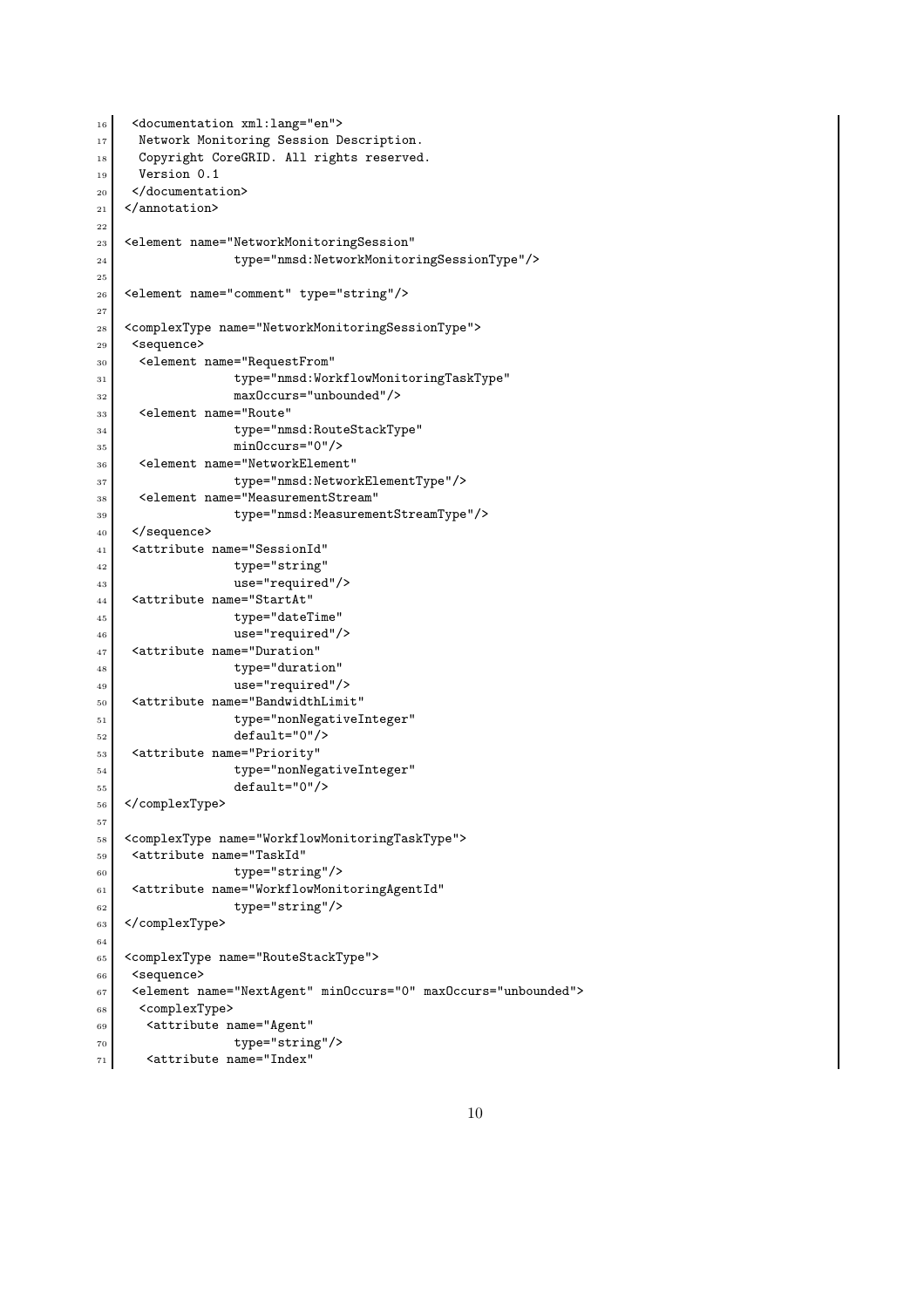```
72 type="nonNegativeInteger"/>
73 </complexType>
74 </element>
75 </sequence>
76 </complexType>
77
78 <complexType name="NetworkElementType">
79 <attribute name="SourceDomain"
80 type="string"
81 use="required"/>
|82| <attribute name="DestinationDomain"
83 type="string"
84 use="required"/>
85 </complexType>
86
87 <complexType name="MeasurementStreamType">
88 <sequence>
89 <element name="CharacteristicStream"
90 minOccurs="1" maxOccurs="unbounded">
91 <complexType>
92 <sequence>
93 <element name="SamplePeriod"
94 type="float"
95 minOccurs="0"/>
96 <element name="SourceIP"
97 type="string"
98 minOccurs="0"
99 maxOccurs="unbounded"/>
100 <element name="DestinationIP"
101 type="string"
102 minOccurs="0"
103 maxOccurs="unbounded"/>
104 <choice>
105 <element name="PingOptions"
106 type="pt:PingOptionsType"/>
107 <element name="AppmonOptions"
108 type="am:AppmonOptionsType"/>
109 </choice>
110 </sequence>
111 <attribute name="CharacteristicStreamId"
112 type="string"/>
113 </complexType>
_{114} </element>
115 </sequence>
116 </complexType>
117
118 </schema>
```
## References

[1] Demetres Antoniades, Michalis Polychronakis, Spiros Antonatos, Evangelos P. Markatos, Sven Ubik, and Arne Øslebø. Appmon: An application for accurate per application network traffic characterization. In In IST Broadband Europe 2006 Conference, 2006.